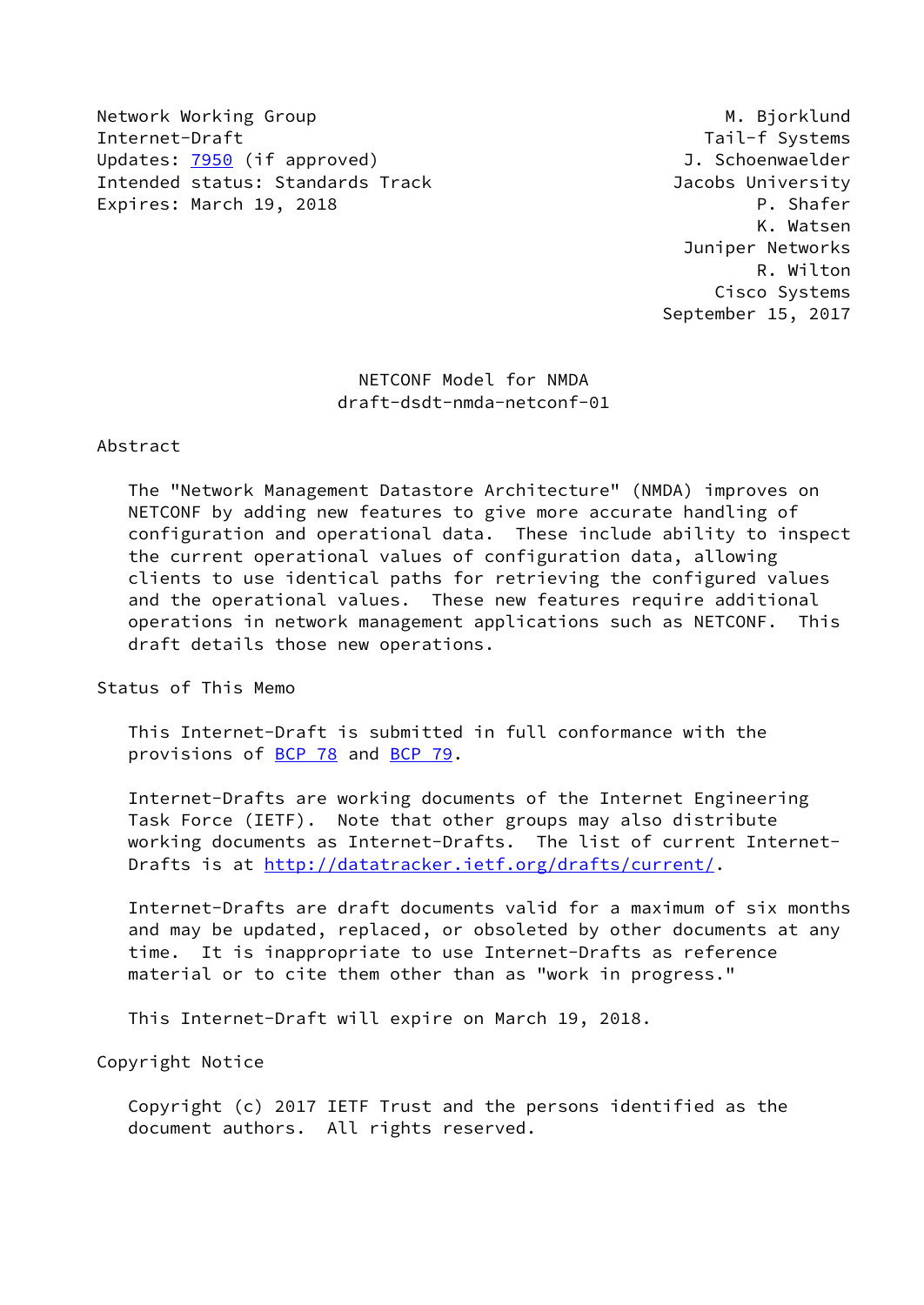# <span id="page-1-1"></span>Internet-Draft September 2017

This document is subject to [BCP 78](https://datatracker.ietf.org/doc/pdf/bcp78) and the IETF Trust's Legal Provisions Relating to IETF Documents [\(http://trustee.ietf.org/license-info](http://trustee.ietf.org/license-info)) in effect on the date of publication of this document. Please review these documents carefully, as they describe your rights and restrictions with respect to this document. Code Components extracted from this document must include Simplified BSD License text as described in Section 4.e of the Trust Legal Provisions and are provided without warranty as described in the Simplified BSD License.

#### Table of Contents

|                                                 | $\overline{2}$  |
|-------------------------------------------------|-----------------|
| 1.1.                                            | $\overline{3}$  |
|                                                 | $\overline{3}$  |
| The NMDA Model for NETCONF                      | $\overline{3}$  |
|                                                 | $\overline{3}$  |
| $2.1.1.$ The <get-data> Operation</get-data>    | $\overline{3}$  |
| $2.1.2$ . The <edit-data> Operation</edit-data> | $\overline{4}$  |
| 2.2. Augmentations to the Base NETCONF Model    | $\overline{4}$  |
|                                                 |                 |
| $2.4$ . YANG Library Capability 5               |                 |
| 3.                                              |                 |
| 4.                                              |                 |
| 5.                                              | $\overline{11}$ |
| 6.                                              | 11              |
|                                                 |                 |
|                                                 |                 |
|                                                 |                 |

# <span id="page-1-0"></span>[1](#page-1-0). Introduction

This document provides a YANG model that adds NETCONF ([\[RFC6241](https://datatracker.ietf.org/doc/pdf/rfc6241)]) support for the "Network Management Datastore Architecture" (NMDA) [\[I-D.ietf-netmod-revised-datastores\]](#page-12-3). NMDA defines a framework for datastores, a fundamental concept binding network management data models to network management protocols, enabling data models to be written in a network management protocol agnostic way. NETCONF operations currently refer to the datastores defined in the original model, so new operations are required to allow references to the new datastores.

 Operations like <copy-config>, <lock> and <unlock> are augmented to allow them to target additional datastores.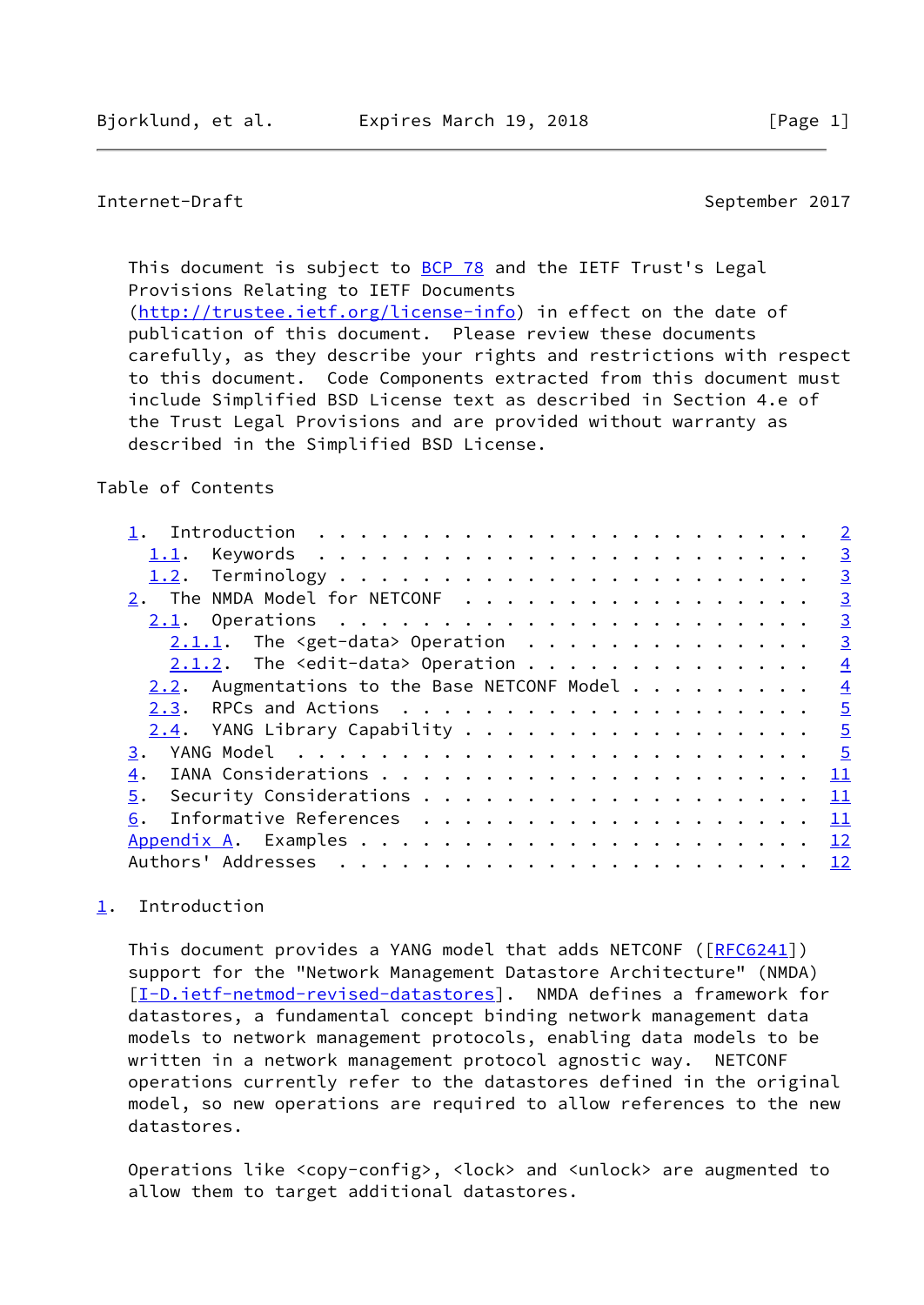In addition the original <get> operation is deprecated, since the information it returns is no longer needed. <get>'s deficiencies were a major motivation for the NMDA.

<span id="page-2-1"></span>Internet-Draft September 2017

Bjorklund, et al. Expires March 19, 2018 [Page 2]

# <span id="page-2-0"></span>[1.1](#page-2-0). Keywords

 The keywords "MUST", "MUST NOT", "REQUIRED", "SHALL", "SHALL NOT", "SHOULD", "SHOULD NOT", "RECOMMENDED", "NOT RECOMMENDED", "MAY", and "OPTIONAL" in this document are to be interpreted as described in [BCP](https://datatracker.ietf.org/doc/pdf/bcp14) [14](https://datatracker.ietf.org/doc/pdf/bcp14), [\[RFC2119](https://datatracker.ietf.org/doc/pdf/rfc2119)] [[RFC8174](https://datatracker.ietf.org/doc/pdf/rfc8174)] when, and only when, they appear in all capitals, as shown here..

#### <span id="page-2-2"></span>[1.2](#page-2-2). Terminology

 This document uses the terminology defined by the NMDA [\[I-D.ietf-netmod-revised-datastores\]](#page-12-3).

<span id="page-2-3"></span>[2](#page-2-3). The NMDA Model for NETCONF

 This section describes the changes needed for NMDA support. These changes are contained in a new YANG ([\[RFC7950](https://datatracker.ietf.org/doc/pdf/rfc7950)]) model "ietf-netconf-datastores".

 These changes include the use of source and target parameters based on the "datastore" identity defined in the "ietf-datastores" from [\[I-D.ietf-netmod-revised-datastores\]](#page-12-3). The use of identities allows future expansion in a way that the choice-based strategy from the original operations (e.g. <get-config>, <edit-config>) do not.

<span id="page-2-4"></span>[2.1](#page-2-4). Operations

 Support for the NMDA includes two new operations defined in this document.

#### <span id="page-2-5"></span>[2.1.1](#page-2-5). The <get-data> Operation

 The <get-data> operation retrieves data from a specific NMDA datastore. This operation is similar to NETCONF's "get-config" operation, but adds flexibility in naming the target datastore.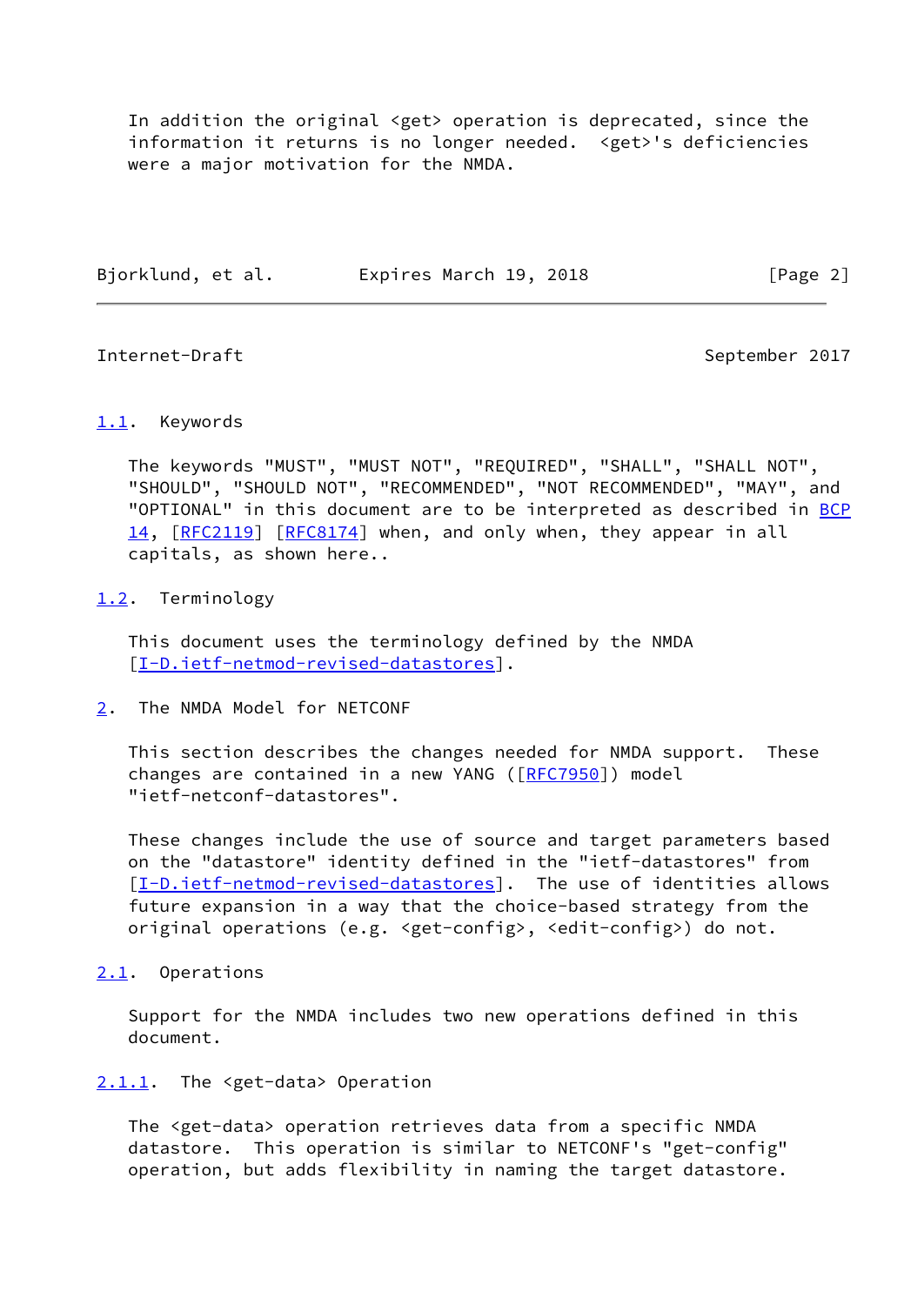The "source" parameter indicates the datastore which is the source of the data to be retrieved. This is a datastore identity.

 The <get-data> operation accepts a content filter parameter, similar to the "filter" parameter of "get-config", but using explicit nodes for subtree filtering and XPath filtering.

 Additional filters are defined to retrieve only "config true" nodes or nodes matching a given "origin" value.

Bjorklund, et al. Expires March 19, 2018 [Page 3]

#### <span id="page-3-1"></span>Internet-Draft September 2017

 The "get-data" operation also supports the "with-defaults" parameter as defined in [[RFC6243](https://datatracker.ietf.org/doc/pdf/rfc6243)]. The supported values follow the constraints given by the "with-defaults" capability.

#### <span id="page-3-2"></span>[2.1.1.1](#page-3-2). Origin Attribute

 The "get-data" operation adds a new boolean parameter named "with-origin", which requests that the server returns the "origin" information as detailed in the NMDA. This parameter is only valid for <operational> and any datastores with identities derived from the "operational" identity.

Data from <operational> can come from multiple sources. The server should return the most accurate value for the "origin" attribute as possible, indicating the source of the operational value.

When encoding the origin attribute for a hierarchy of returned nodes, the origin attribute may be omitted when the value matches that of the parent node.

### <span id="page-3-0"></span>[2.1.2](#page-3-0). The <edit-data> Operation

 The <edit-data> operation changes the contents of a specific datastore, similar to the <edit-config> operation, but with additional flexibility in naming the target datastore.

 The "target" parameter is a datastore identity that indicates the desired target datastore where changes should be made.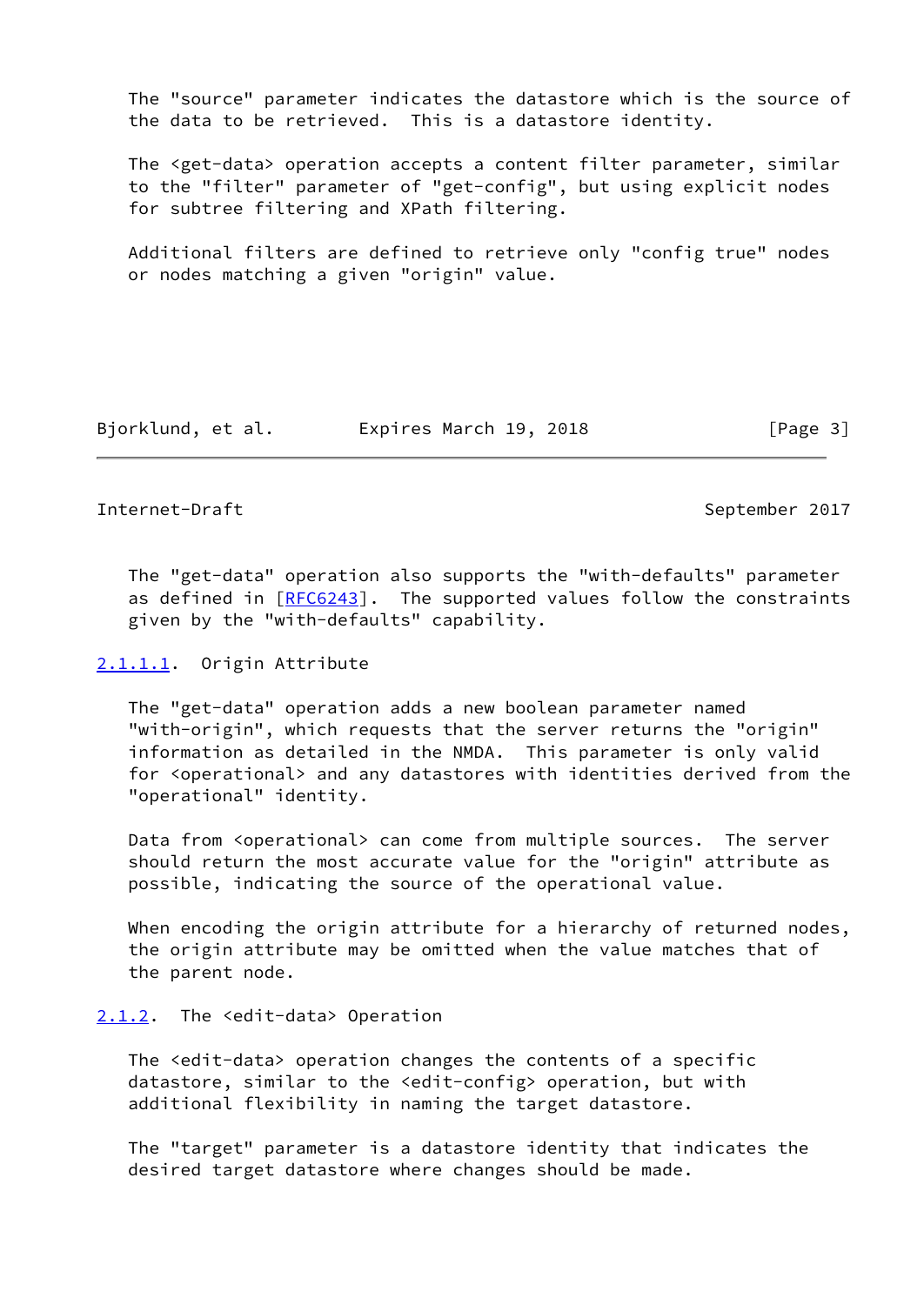The "edit-content" parameter from "edit-config" it is modified to allow use "type anydata" for configuration content, rather than the "edit-config"'s use of "type anyxml".

 The "default-operation" parameter mirrors the parameter of the "edit-config" operation.

<span id="page-4-0"></span>[2.2](#page-4-0). Augmentations to the Base NETCONF Model

 Several of the operations defined in the base NETCONF data model (ietf-netconf@2011-06-01.yang) will continue to be used under the NMDA. The <lock>, <unlock>, and <validate> operations are augmented with a new "datastore" leaf can indicate a desired NMDA datastore.

Only writable datastores can be locked.

Bjorklund, et al. Expires March 19, 2018 [Page 4]

#### <span id="page-4-2"></span>Internet-Draft September 2017

<span id="page-4-1"></span>[2.3](#page-4-1). RPCs and Actions

 RPC operations and actions can be defined in YANG modules. The evaluation context for constraints and references in operation and actions is <operational>.

<span id="page-4-3"></span>[2.4](#page-4-3). YANG Library Capability

RFC Ed.: Update 201X-XX-XX below with correct date.

 Support for NMDA requires the server to implement at least revision 201X-XX-XX of the "ietf-yang-library" module defined in [\[I-D.nmdsdt-netconf-rfc7895bis](#page-12-4)]. The server MUST advertise the following capability in the <hello> message (line breaks and whitespaces are used for formatting reasons only):

 urn:ietf:params:netconf:capability:yang-library:1.1? revision=<date>&checksum=<checksum-value>

 The parameter "revision" has the same value as the revision date of the "ietf-yang-library" module implemented by the server. This parameter MUST be present.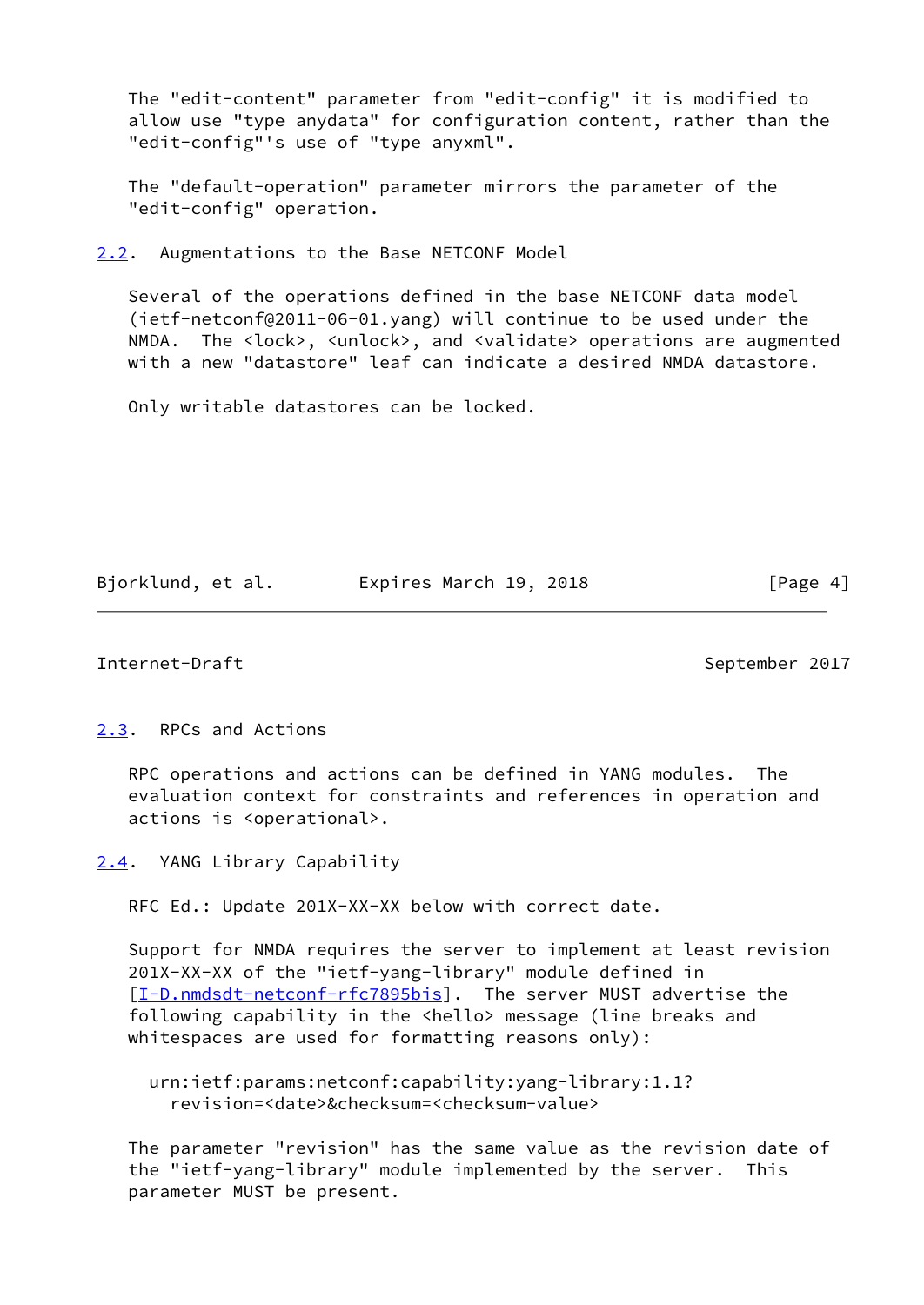The parameter "checksum" has the same value as the leaf "/yang-library/checksum" from "ietf-yang-library". This parameter MUST be present.

 With this mechanism, a client can cache the supported modules for a server and only update the cache if the "checksum" value in the <hello> message changes.

This document updates [\[RFC7950\], section](https://datatracker.ietf.org/doc/pdf/rfc7950#section-5.6.4) 5.6.4, to allow servers to advertise the capability :yang-library:1.1 instead of :yang library:1.0, and to implement the subtree "/yang-library" [\[I-D.nmdsdt-netconf-rfc7895bis](#page-12-4)] instead of "/modules-state".

<span id="page-5-0"></span>[3](#page-5-0). YANG Model

```
 <CODE BEGINS> file "ietf-netconf-datastores@2017-08-24.yang"
```
 module ietf-netconf-datastores { yang-version 1.1; namespace "urn:ietf:params:xml:ns:yang:ietf-netconf-datastores"; prefix ncds;

```
 import ietf-yang-types {
   prefix yang;
 }
```
Bjorklund, et al. Expires March 19, 2018 [Page 5]

Internet-Draft September 2017

```
 import ietf-inet-types {
   prefix inet;
 }
 import ietf-datastores {
   prefix ds;
 }
 import ietf-origin {
   prefix or;
 }
 import ietf-netconf {
   prefix nc;
 }
 import ietf-netconf-with-defaults {
   prefix ncwd;
 }
```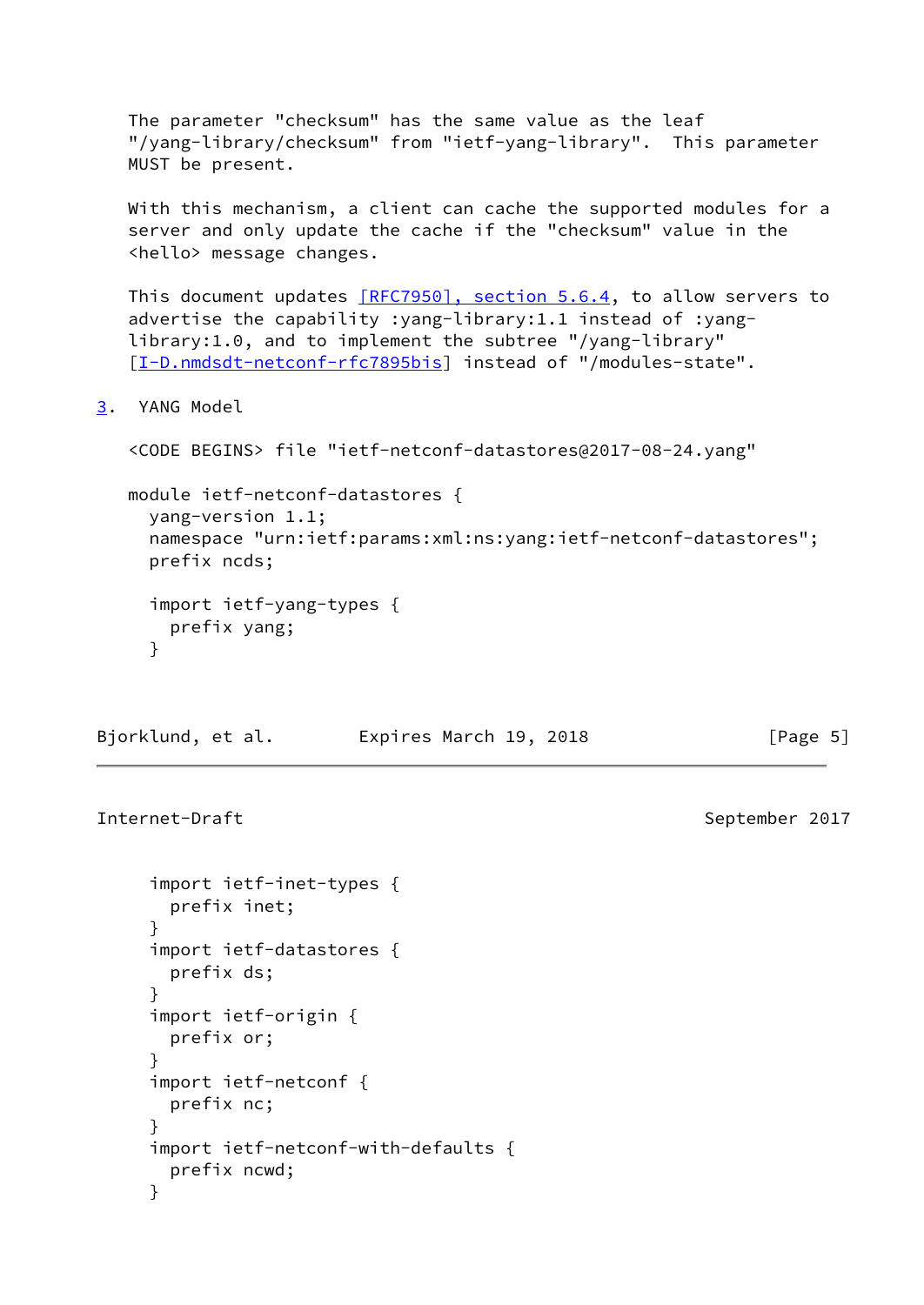organization "IETF NETCONF Working Group"; contact "WG Web: [<https://datatracker.ietf.org/wg/netconf/](https://datatracker.ietf.org/wg/netconf/)> WG List: <mailto:netconf@ietf.org> Author: Martin Bjorklund <mailto:mbj@tail-f.com> Author: Juergen Schoenwaelder <mailto:j.schoenwaelder@jacobs-university.de> Author: Phil Shafer <mailto:phil@juniper.net> Author: Kent Watsen <mailto:kwatsen@juniper.net> Author: Rob Wilton <rwilton@cisco.com>"; description "This YANG module defines a set of NETCONF operations for the Network Management Datastore Architecture (NMDA). Copyright (c) 2017 IETF Trust and the persons identified as authors of the code. All rights reserved. Redistribution and use in source and binary forms, with or without modification, is permitted pursuant to, and subject to the license terms contained in, the Simplified BSD License set forth in **Section 4.c** of the IETF Trust's Legal Provisions Bjorklund, et al. Expires March 19, 2018 [Page 6]

Internet-Draft September 2017

 Relating to IETF Documents [\(http://trustee.ietf.org/license-info](http://trustee.ietf.org/license-info)).

 This version of this YANG module is part of RFC XXXX [\(http://www.rfc-editor.org/info/rfcxxxx](http://www.rfc-editor.org/info/rfcxxxx)); see the RFC itself for full legal notices.";

revision 2017-08-24 {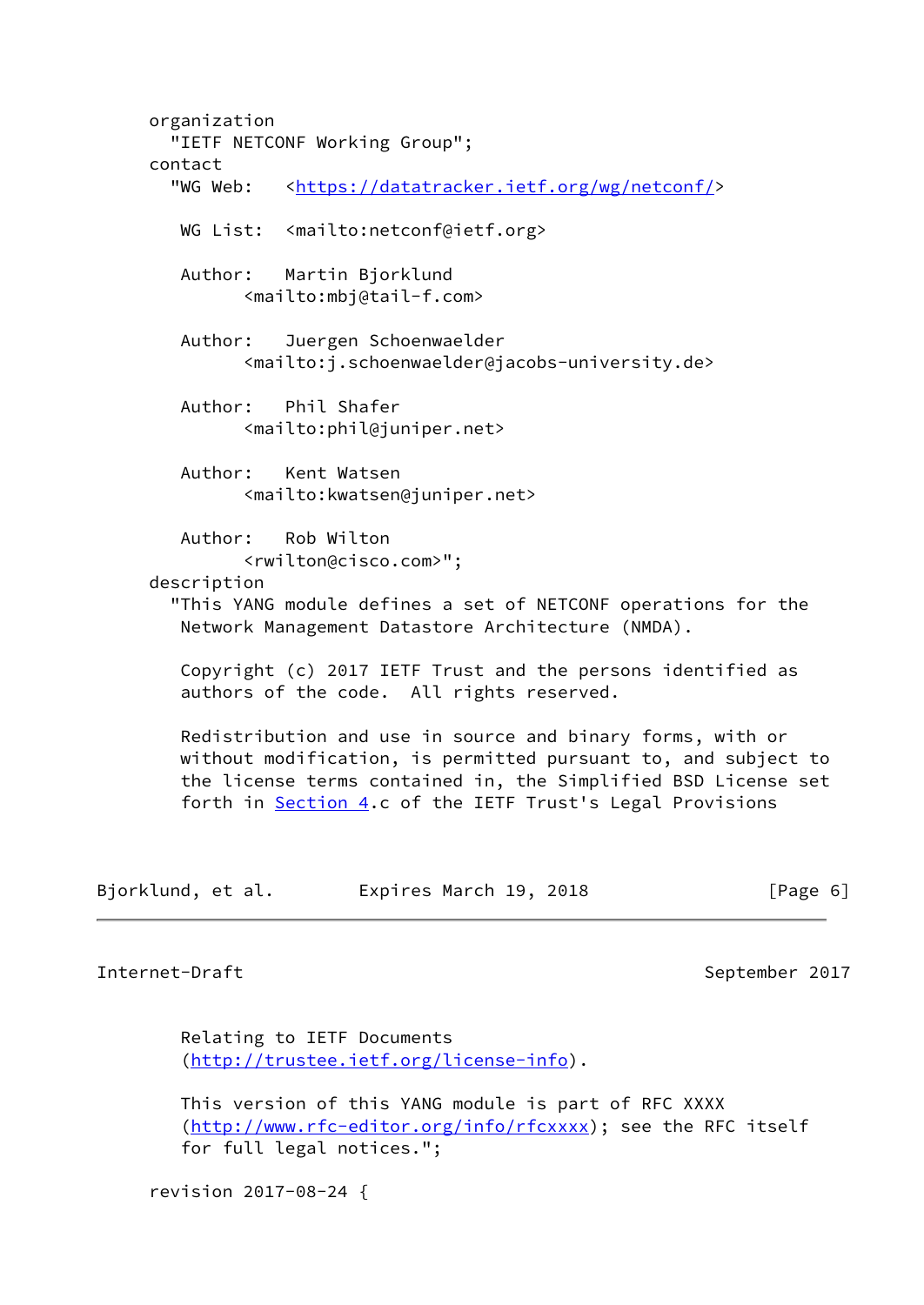```
 description
          "Initial revision.";
        reference "RFC XXXX: NETCONF Support for NMDA";
      }
      feature origin {
        description
          "Indicates that the server supports the 'origin' annotation.";
        reference "RFC XXXX: Network Management Datastore Architecture";
      }
      typedef datastore {
        type identityref {
          base ds:datastore;
        }
        description
          "An NMDA datastore.";
        reference "RFC XXXX: Network Management Datastore Architecture";
      }
      rpc get-data {
        description
          "Retrieve data from an NMDA datastore.";
        input {
          leaf source {
            type ncds:datastore;
            mandatory true;
            description
              "Datastore from which to retrieve data.";
          }
          choice filter-spec {
            description
              "The content filter specification for this request.";
            anydata subtree-filter {
              description
                "This parameter identifies the portions of the
                 target datastore to retrieve.";
             "RFC 6241, Section 6.";
Bjorklund, et al. 
Expires March 19, 2018
[Page 7]
```
# Internet-Draft September 2017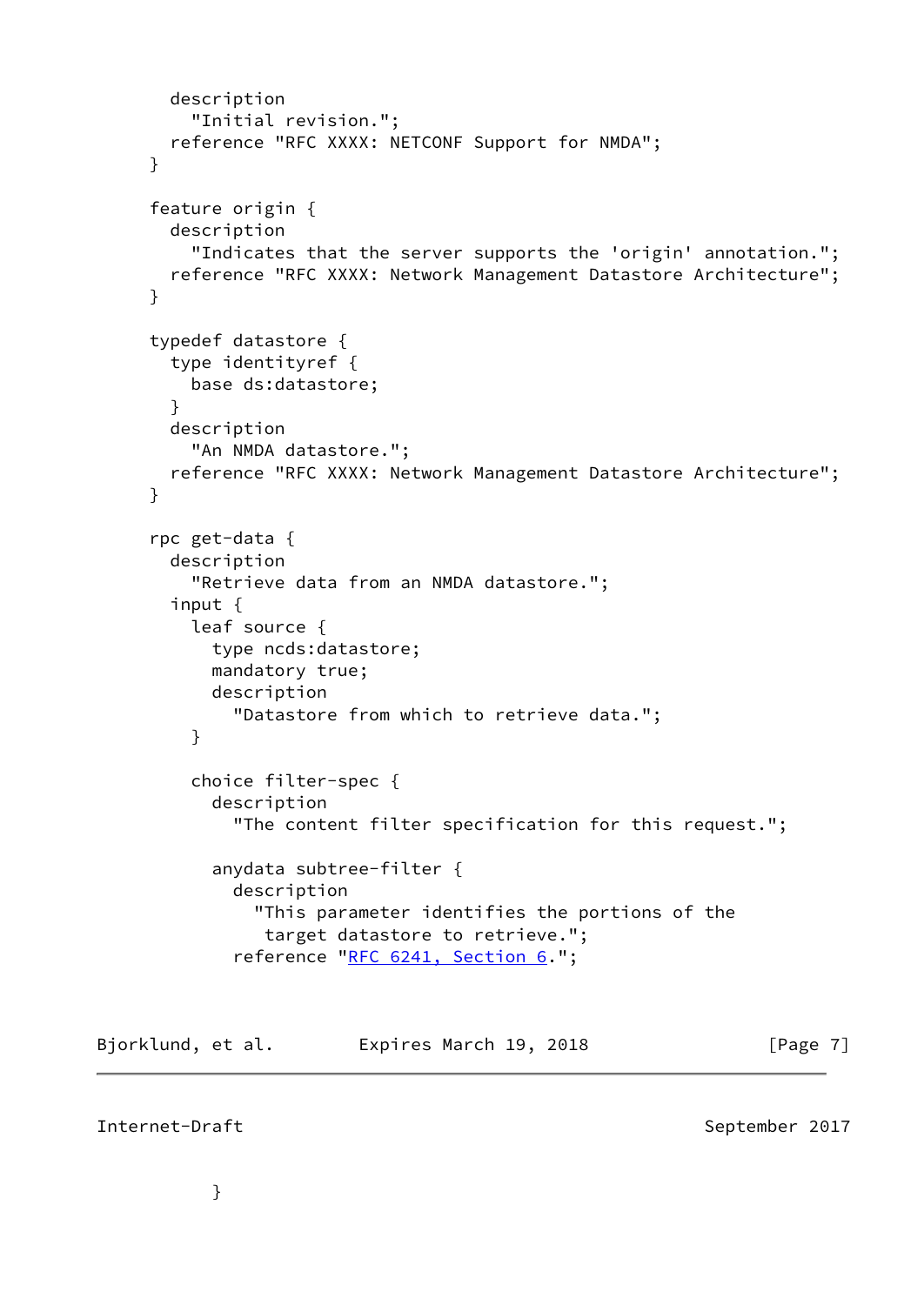```
 leaf xpath-filter {
              if-feature nc:xpath;
              type yang:xpath1.0;
              description
                "This parameter contains an XPath expression
                 identifying the portions of the target
                 datastore to retrieve.";
 }
 }
         container where {
            description
              "Filter content with the specified criteria. All given
               criteria are logically AND:ed.";
            leaf config {
              type boolean;
              description
                "Filter for nodes with the given value for their
                 'config' property.";
 }
            leaf origin {
             if-feature origin;
             type identityref {
                base or:origin;
 }
              description
                "Filter based on 'origin' annotation. A node matches the
                 filter if its 'origin' annotation is derived from or
                 equal to the given filter value.";
           }
         }
          leaf with-origin {
           when 'derived-from-or-self(../source, "or:operational")';
            if-feature origin;
           type boolean;
           default false;
            description
              "If this parameter is 'true', the server will return
               the 'origin' annotation for the nodes that has one.";
         }
         uses ncwd:with-defaults-parameters;
       }
       output {
```

```
Bjorklund, et al.         Expires March 19, 2018             [Page 8]
```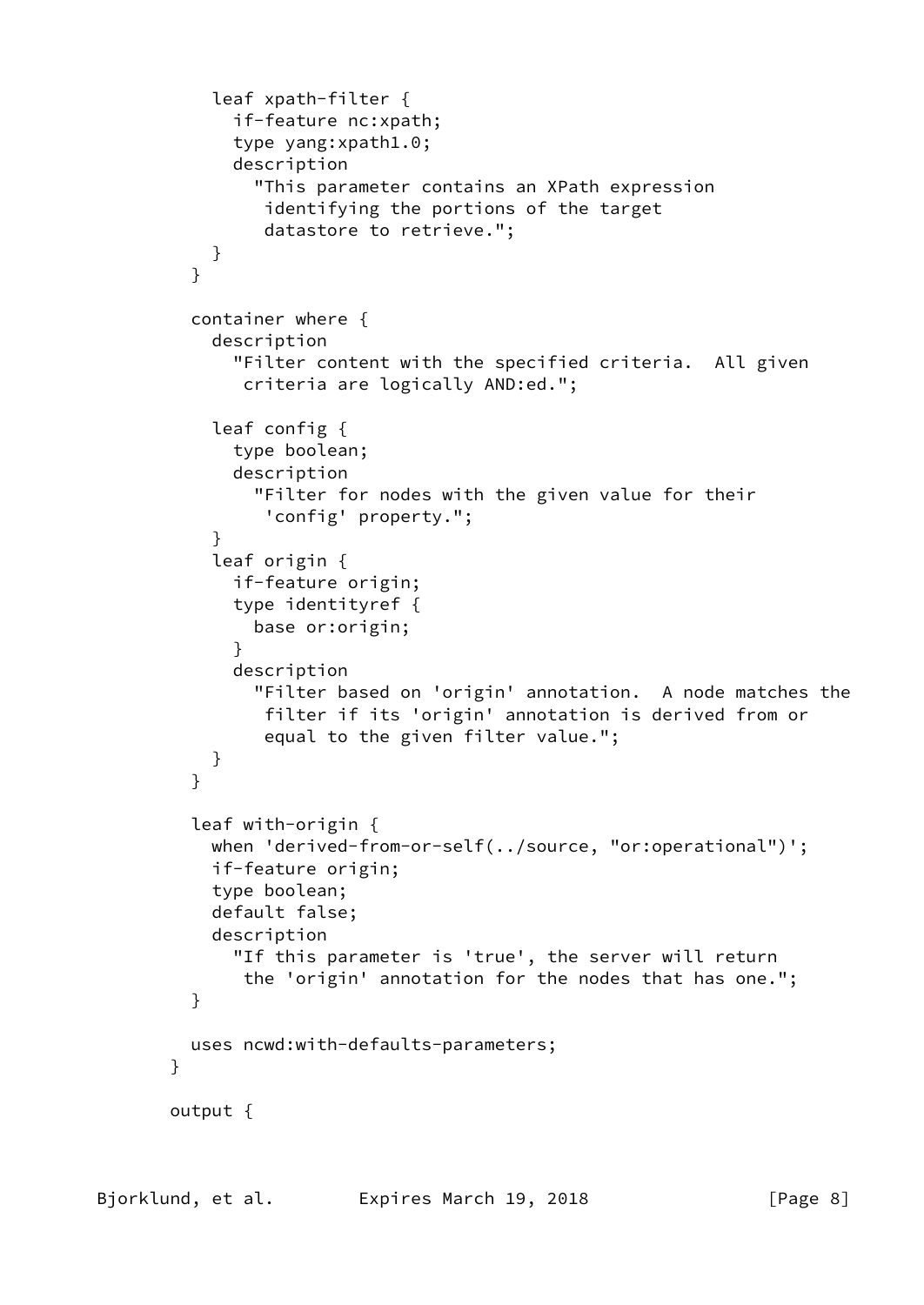```
 anydata data {
           description
             "Copy of the source datastore subset which matched
              the filter criteria (if any). An empty data
              container indicates that the request did not
              produce any results.";
         }
       }
     }
     rpc edit-data {
       description
         "Edit data in an NMDA datastore.";
       input {
         leaf target {
           type ncds:datastore;
           description
             "Datastore which data affects.";
 }
         leaf default-operation {
           type enumeration {
             enum "merge" {
               description
                  "The default operation is merge.";
 }
             enum "replace" {
               description
                  "The default operation is replace.";
 }
             enum "none" {
               description
                 "There is no default operation.";
 }
 }
           default "merge";
           description
             "The default operation to use.";
 }
         choice edit-content {
           mandatory true;
           description
             "The content for the edit operation.";
           anydata config {
             description
               "Inline Config content.";
```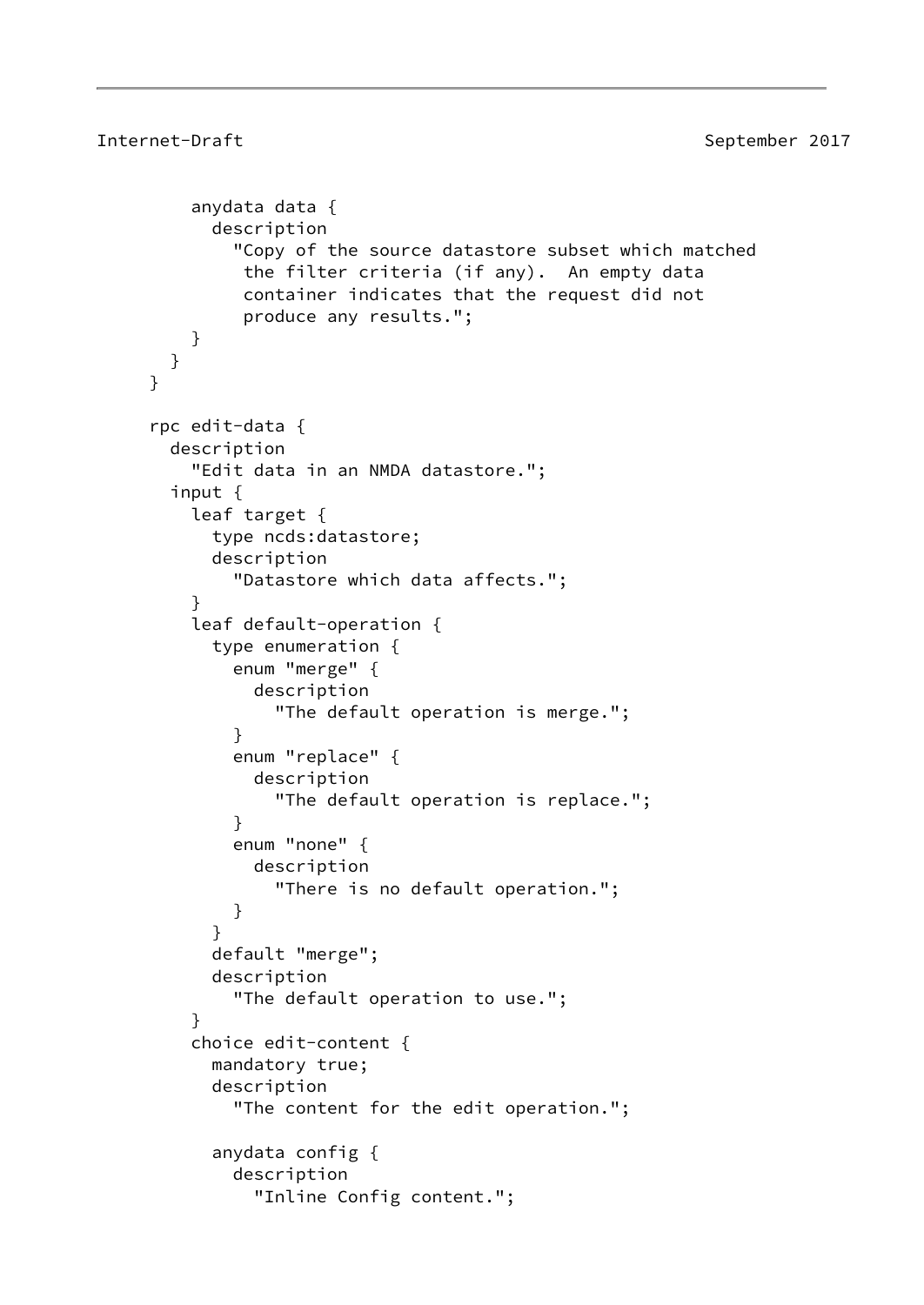```
 }
        leaf url {
```
Bjorklund, et al. **Expires March 19, 2018**[Page 9]

```
Internet-Draft September 2017
```

```
 if-feature nc:url;
              type inet:uri;
              description
                "URL based config content.";
 }
          }
        }
      }
      /*
       * Augment the lock and unlock operations with a
       * "datastore" parameter.
       */
      augment "/nc:lock/nc:input/nc:target/nc:config-target" {
        description
          "Add NMDA Datastore as target.";
        leaf datastore {
          type ncds:datastore;
          description
            "Datastore to lock.";
        }
      }
      augment "/nc:unlock/nc:input/nc:target/nc:config-target" {
        description
          "Add NMDA Datastore as target.";
        leaf datastore {
          type ncds:datastore;
          description
            "Datastore to unlock.";
        }
      }
     /*
       * Augment the validate operation with a
       * "datastore" parameter.
      \star/ augment "/nc:validate/nc:input/nc:source/nc:config-source" {
```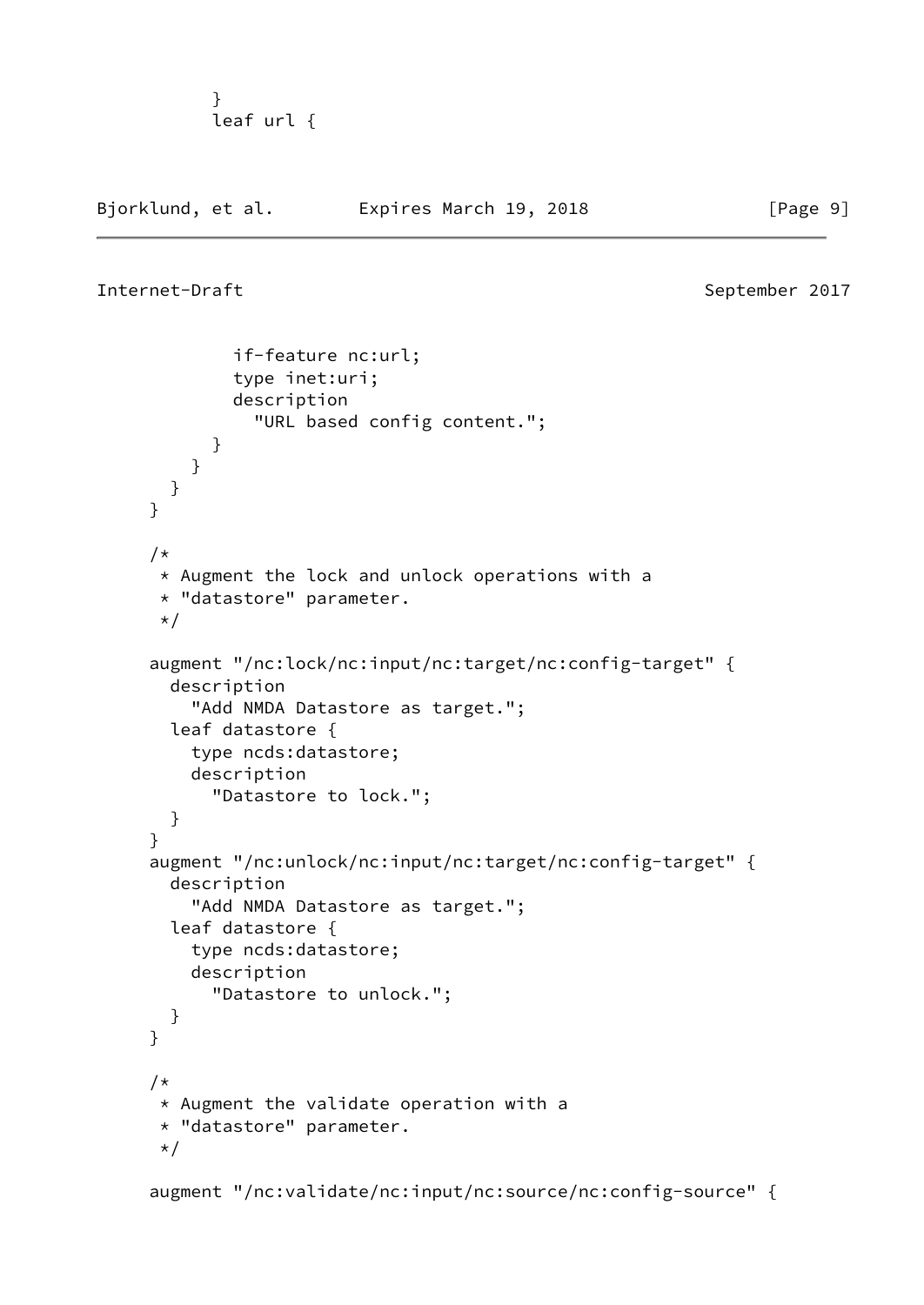```
 description
       "Add NMDA Datastore as source.";
     leaf datastore {
       type ncds:datastore;
       description
         "Datastore to validate.";
     }
  }
 }
```
Bjorklund, et al. Expires March 19, 2018 [Page 10]

<span id="page-11-1"></span>Internet-Draft September 2017

<CODE ENDS>

<span id="page-11-0"></span>[4](#page-11-0). IANA Considerations

 This document registers one capability identifier URN from the "Network Configuration Protocol (NETCONF) Capability URNs" registry:

| Index | Capability Identifier                                             |
|-------|-------------------------------------------------------------------|
|       | :yang-library urn:ietf:params:netconf:capability:yang-library:1.1 |
|       |                                                                   |

This document registers a URI in the "IETF XML Registry" [\[RFC3688](https://datatracker.ietf.org/doc/pdf/rfc3688)]. Following the format in [RFC 3688](https://datatracker.ietf.org/doc/pdf/rfc3688), the following registration has been made.

URI: urn:ietf:params:xml:ns:yang:ietf-netconf-datastores

Registrant Contact: The IESG.

XML: N/A, the requested URI is an XML namespace.

 This document registers a YANG module in the "YANG Module Names" registry [\[RFC6020](https://datatracker.ietf.org/doc/pdf/rfc6020)].

| name:      | ietf-netconf-datastores                             |
|------------|-----------------------------------------------------|
| namespace: | urn:ietf:params:xml:ns:yang:ietf-netconf-datastores |
| prefix:    | ncds                                                |
| reference: | RFC XXXX                                            |

<span id="page-11-2"></span>[5](#page-11-2). Security Considerations

This document has no security considerations.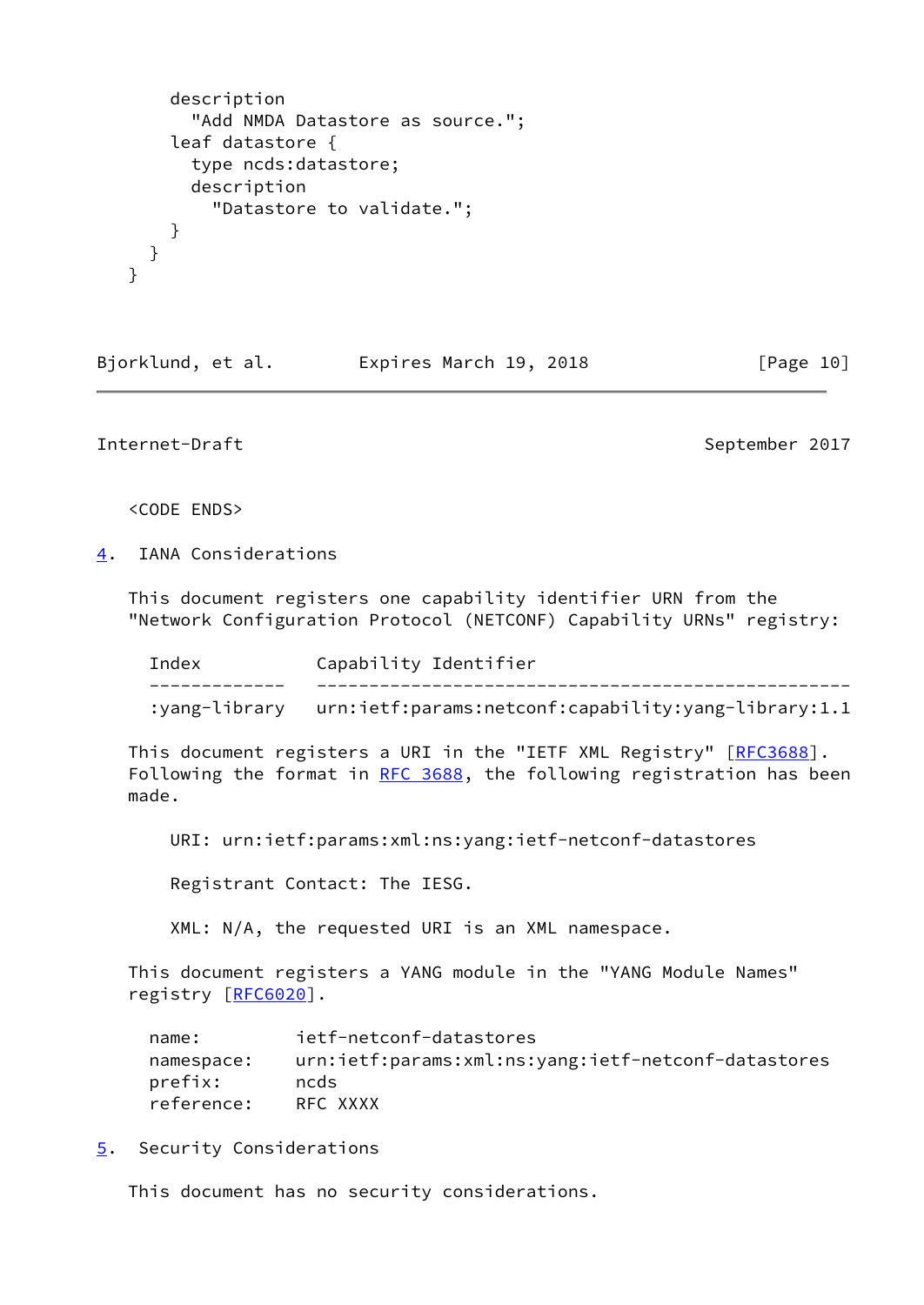### <span id="page-12-0"></span>[6](#page-12-0). Informative References

<span id="page-12-3"></span> [I-D.ietf-netmod-revised-datastores] Bjorklund, M., Schoenwaelder, J., Shafer, P., Watsen, K., and R. Wilton, "Network Management Datastore Architecture", [draft-ietf-netmod-revised-datastores-04](https://datatracker.ietf.org/doc/pdf/draft-ietf-netmod-revised-datastores-04) (work in progress), August 2017. [I-D.nmdsdt-netconf-rfc7895bis] Bierman, A., Bjorklund, M., and K. Watsen, "YANG Library", [draft-nmdsdt-netconf-rfc7895bis-01](https://datatracker.ietf.org/doc/pdf/draft-nmdsdt-netconf-rfc7895bis-01) (work in progress),

<span id="page-12-4"></span>July 2017.

Bjorklund, et al. Expires March 19, 2018 [Page 11]

<span id="page-12-2"></span>Internet-Draft September 2017

- [RFC2119] Bradner, S., "Key words for use in RFCs to Indicate Requirement Levels", [BCP 14](https://datatracker.ietf.org/doc/pdf/bcp14), [RFC 2119](https://datatracker.ietf.org/doc/pdf/rfc2119), DOI 10.17487/RFC2119, March 1997, [<https://www.rfc](https://www.rfc-editor.org/info/rfc2119) [editor.org/info/rfc2119](https://www.rfc-editor.org/info/rfc2119)>.
- [RFC6241] Enns, R., Ed., Bjorklund, M., Ed., Schoenwaelder, J., Ed., and A. Bierman, Ed., "Network Configuration Protocol (NETCONF)", [RFC 6241,](https://datatracker.ietf.org/doc/pdf/rfc6241) DOI 10.17487/RFC6241, June 2011, <[https://www.rfc-editor.org/info/rfc6241>](https://www.rfc-editor.org/info/rfc6241).
- [RFC6243] Bierman, A. and B. Lengyel, "With-defaults Capability for NETCONF", [RFC 6243](https://datatracker.ietf.org/doc/pdf/rfc6243), DOI 10.17487/RFC6243, June 2011, <[https://www.rfc-editor.org/info/rfc6243>](https://www.rfc-editor.org/info/rfc6243).
- [RFC7950] Bjorklund, M., Ed., "The YANG 1.1 Data Modeling Language", [RFC 7950,](https://datatracker.ietf.org/doc/pdf/rfc7950) DOI 10.17487/RFC7950, August 2016, <[https://www.rfc-editor.org/info/rfc7950>](https://www.rfc-editor.org/info/rfc7950).
- [RFC8174] Leiba, B., "Ambiguity of Uppercase vs Lowercase in [RFC](https://datatracker.ietf.org/doc/pdf/rfc2119) [2119](https://datatracker.ietf.org/doc/pdf/rfc2119) Key Words", [BCP 14](https://datatracker.ietf.org/doc/pdf/bcp14), [RFC 8174,](https://datatracker.ietf.org/doc/pdf/rfc8174) DOI 10.17487/RFC8174, May 2017, [<https://www.rfc-editor.org/info/rfc8174](https://www.rfc-editor.org/info/rfc8174)>.

<span id="page-12-1"></span>[Appendix A.](#page-12-1) Examples

Authors' Addresses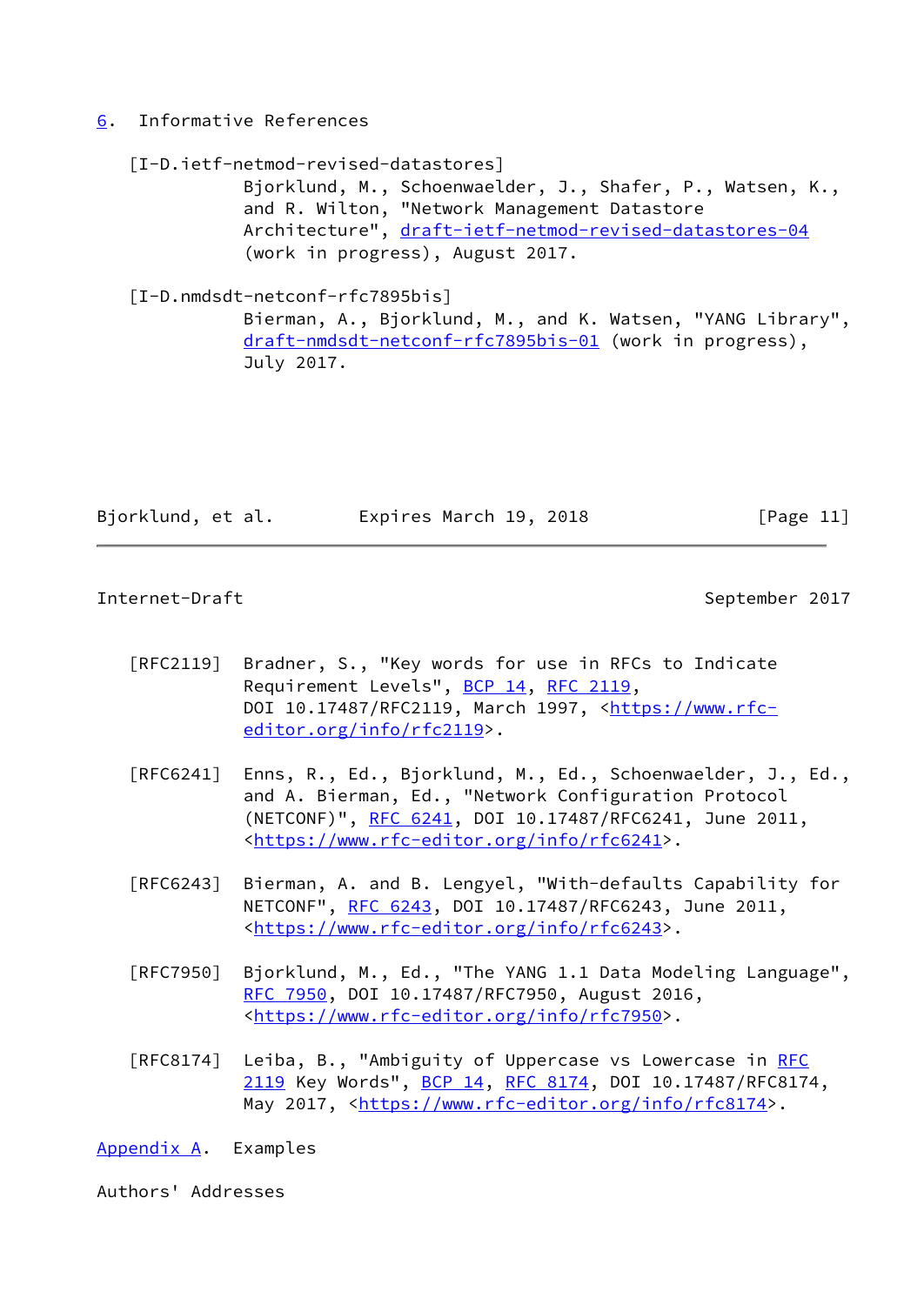| Martin Bjorklund<br>Tail-f Systems          |
|---------------------------------------------|
| Email: mbj@tail-f.com                       |
| Juergen Schoenwaelder<br>Jacobs University  |
| Email: j.schoenwaelder@jacobs-university.de |
| Phil Shafer                                 |
| Juniper Networks                            |
| Email: phil@juniper.net                     |
| Kent Watsen                                 |
| Juniper Networks                            |
| Email: kwatsen@juniper.net                  |

| Bjorklund, et al. | Expires March 19, 2018 |  |
|-------------------|------------------------|--|
|-------------------|------------------------|--|

 $[Page 12]$ 

Internet-Draft September 2017

 Robert Wilton Cisco Systems

Email: rwilton@cisco.com